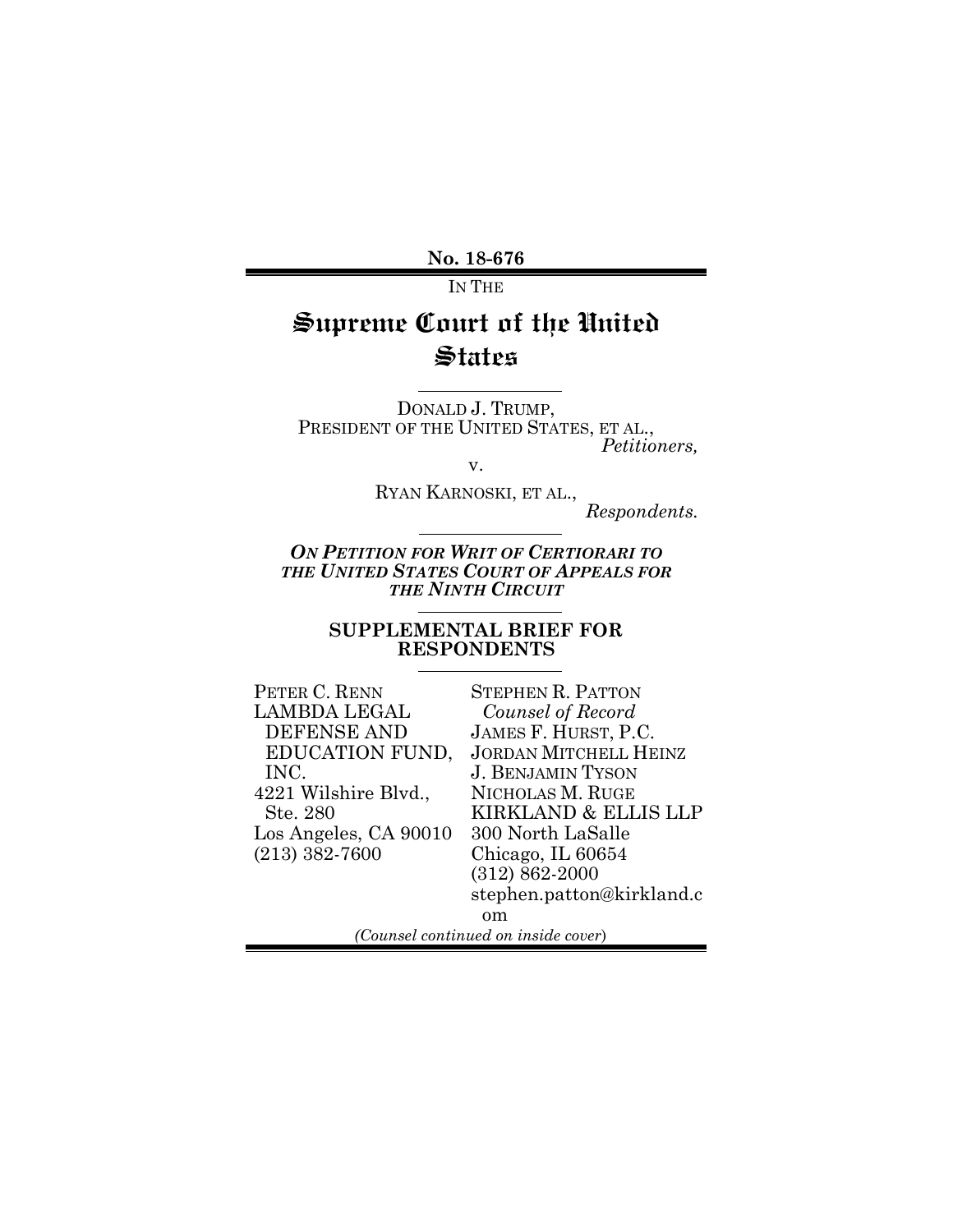CAMILLA B. TAYLOR KARA INGELHART LAMBDA LEGAL DEFENSE AND EDUCATION FUND, INC. 105 West Adams, 26th Floor Chicago, IL 60603 (312) 663-4413

TARA L. BORELLI LAMBDA LEGAL DEFENSE AND EDUCATION FUND INC. 730 Peachtree St., NE, Ste. 640 Atlanta, GA 30308 (404) 897-1880

DIANA FLYNN SASHA BUCHERT LAMBDA LEGAL DEFENSE AND EDUCATION FUND, INC. 1875 I Street, NW, 5th Fl. Washington, DC 20006 (202) 740-0914

SCOTT LERNER VANESSA BARSANTI DANIEL I. SIEGFRIED SAM IKARD SARA B. CANNON JOSEPH C. SCHROEDER MICHAEL E. ROSENBERG KIRKLAND & ELLIS LLP 300 North LaSalle Chicago, IL 60654 (312) 862-2000

PAUL D. CASTILLO LAMBDA LEGAL DEFENSE AND EDUCATION FUND INC. 3500 Oak Lawn Ave., Ste. 500 Dallas, TX 75219 (214) 302-2216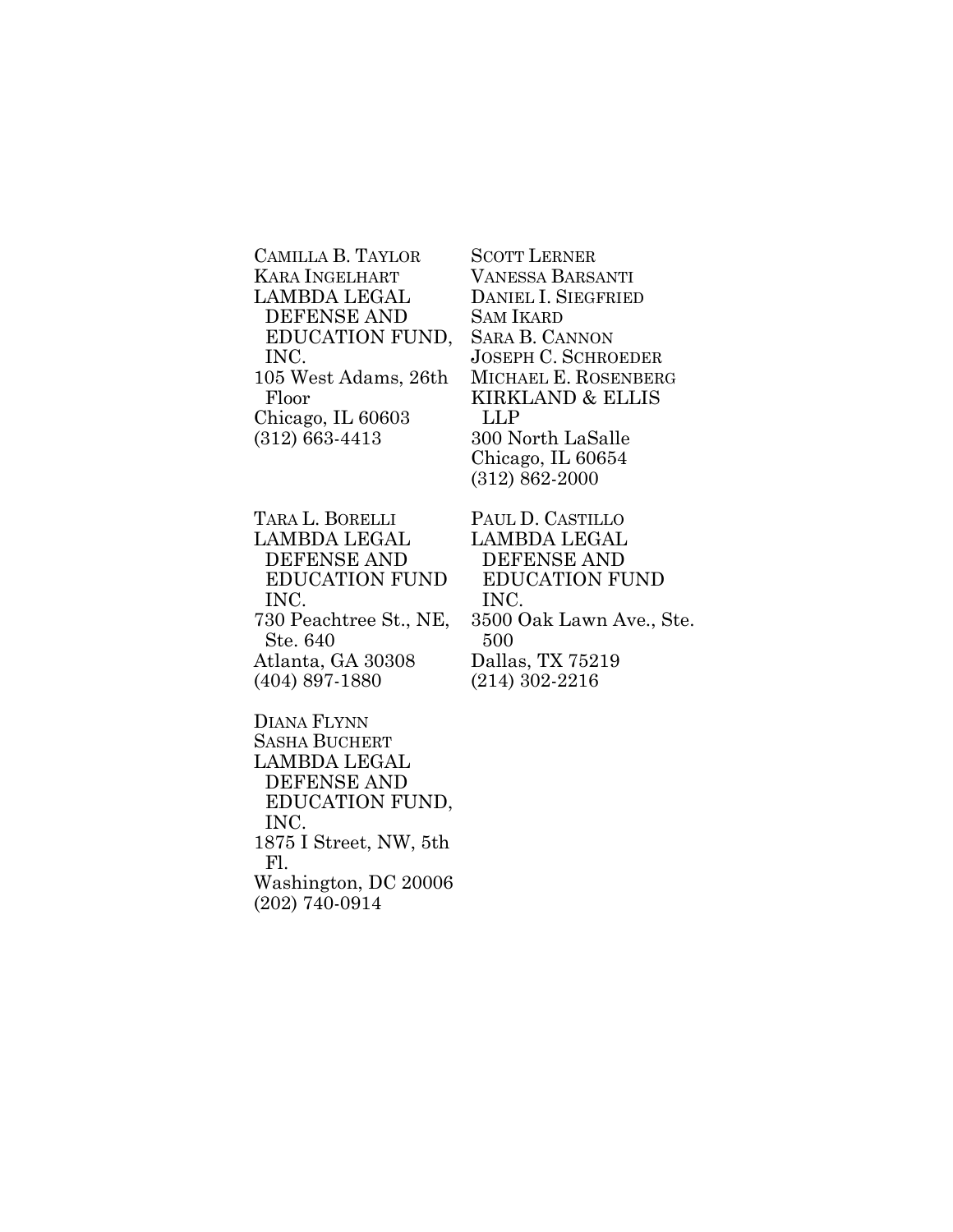PETER E. PERKOWSKI OUTSERVE-SLDN, INC. c/o Perkowski Legal, P.C. 445 S. Figueroa St., Ste. 3100 Los Angeles, CA 90071 (213) 426-2137

DEREK A. NEWMAN JASON B. SYKES NEWMAN DU WORS LLP 2101 Fourth Ave., Ste. 1500 Seattle, WA 98121 (206) 274-2800

*Counsel for Respondents*

January 10, 2019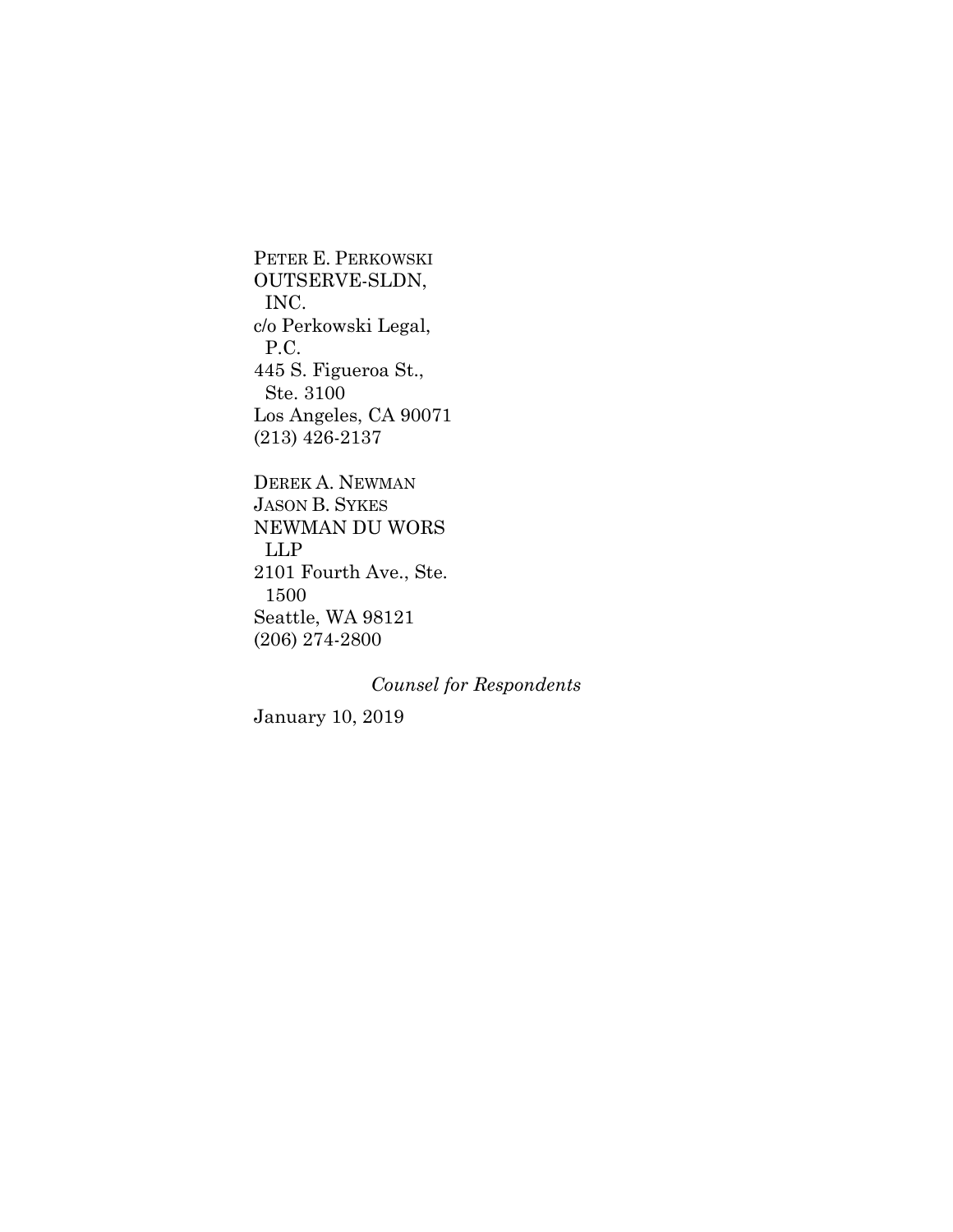## **TABLE OF CONTENTS**

i

## **Page**

| $\mathbf{L}$    | Doe Confirms the Petition for Certiorari |
|-----------------|------------------------------------------|
| $\prod_{i=1}^n$ | Doe Does Not Advance The                 |

[Government's Case For A Stay.](#page-12-0) ....................... 8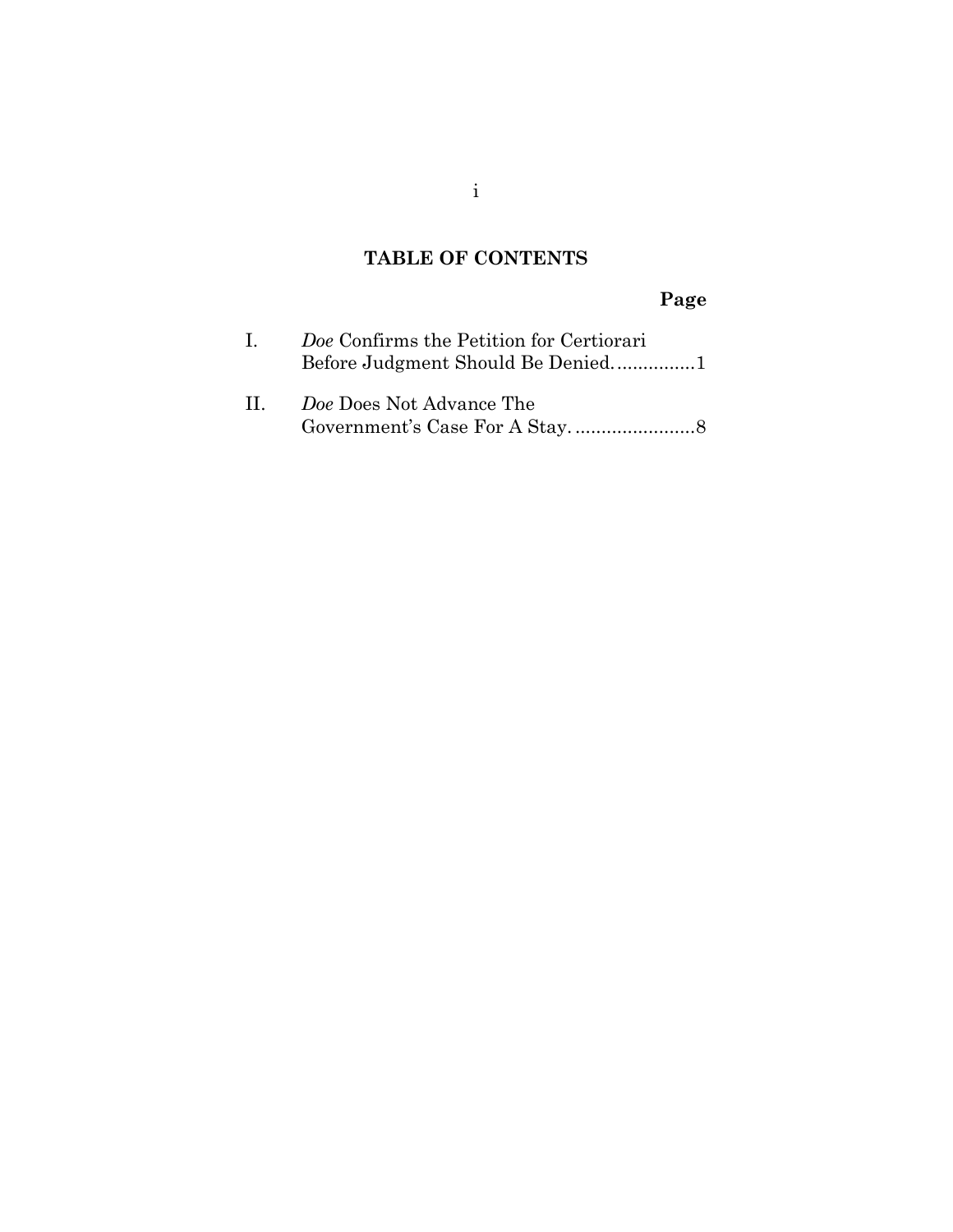### **TABLE OF AUTHORITIES**

**Page(s)**

#### **Cases**

*Doe 2 v. Shanahan*, No. 18-5257, 2019 WL 102309 (D.C. Cir. Jan. 4, 2019) ............................................ 1

#### **Other Authorities**

Shapiro, Stephen M., et al., *Supreme Court Practice* (10th ed. 2013).................. 1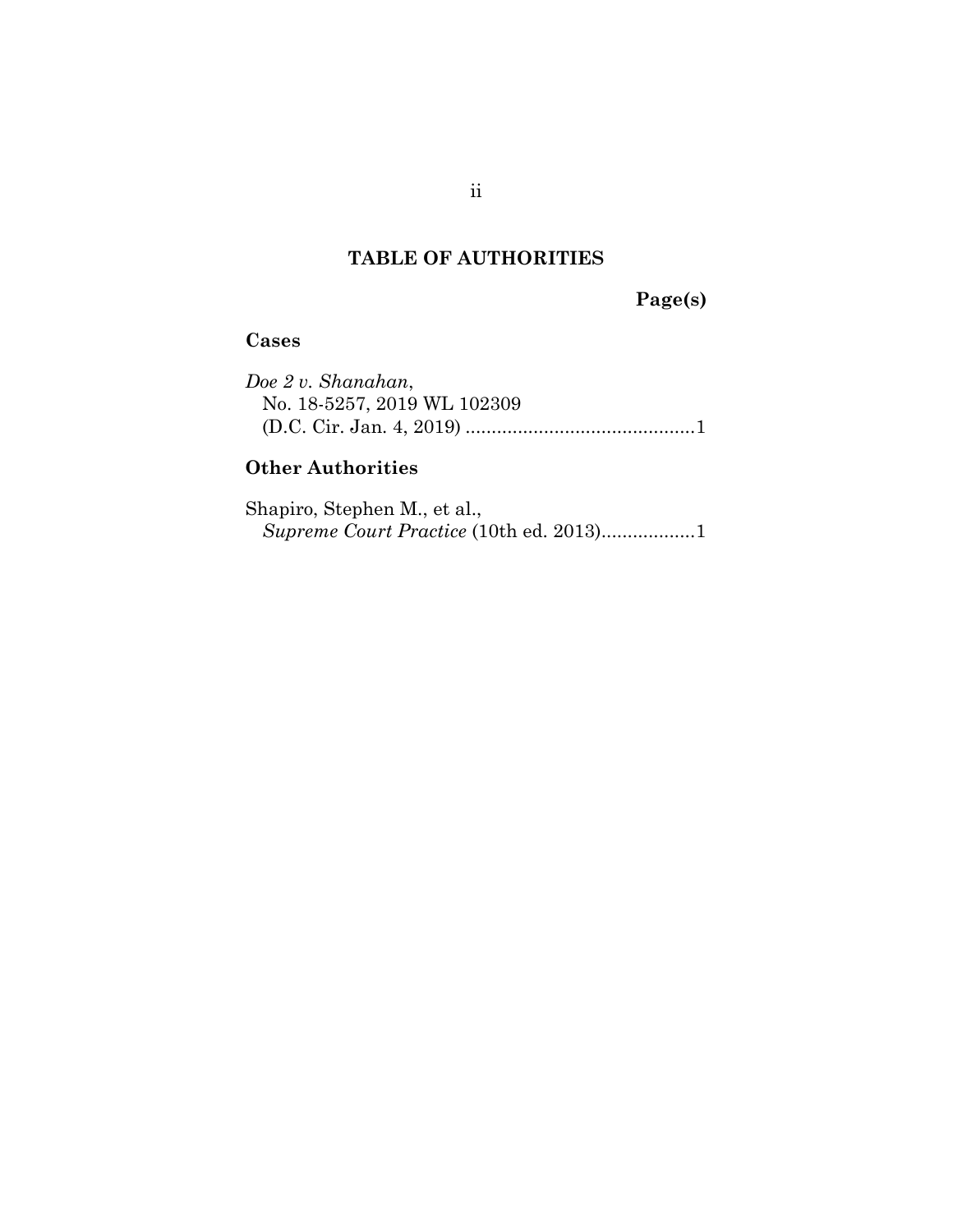#### **ARGUMENT**

Respondents submit this supplemental brief in response to the government's January 4, 2019 letter concerning the D.C. Circuit's recent, unpublished panel decision in *Doe 2 v. Shanahan*, No. 18-5257, 2019 WL 102309 (D.C. Cir. Jan. 4, 2019) (per curiam) ("*Doe*"). The government claims the panel's decision "underscores why this Court's immediate review is warranted." (Ltr. at 1.) In fact, *Doe* establishes just the opposite.

#### <span id="page-5-0"></span>**I.** *Doe* **Confirms the Petition for Certiorari Before Judgment Should Be Denied.**

As an initial matter, there remains no split among the circuits on the fact-bound issues raised by the government. *See* Stephen M. Shapiro, et al., *Supreme Court Practice* § 4.8, at 257 (10th ed. 2013) ("The Supreme Court will not grant certiorari to review a decision of a federal court of appeals merely because it is in direct conflict on a point of federal law with a decision rendered by a district court, whether in the same circuit or in another circuit. . . . It is the duty of the courts of appeals to . . . supervise the decisions of the various district courts.").

In addition, the *Doe* decision further supports each of Respondents' grounds for denying the government's request for this Court's extraordinary intervention by way of certiorari before judgment: (1) the government has not shown an urgent need for immediate determination, as required by Rule 11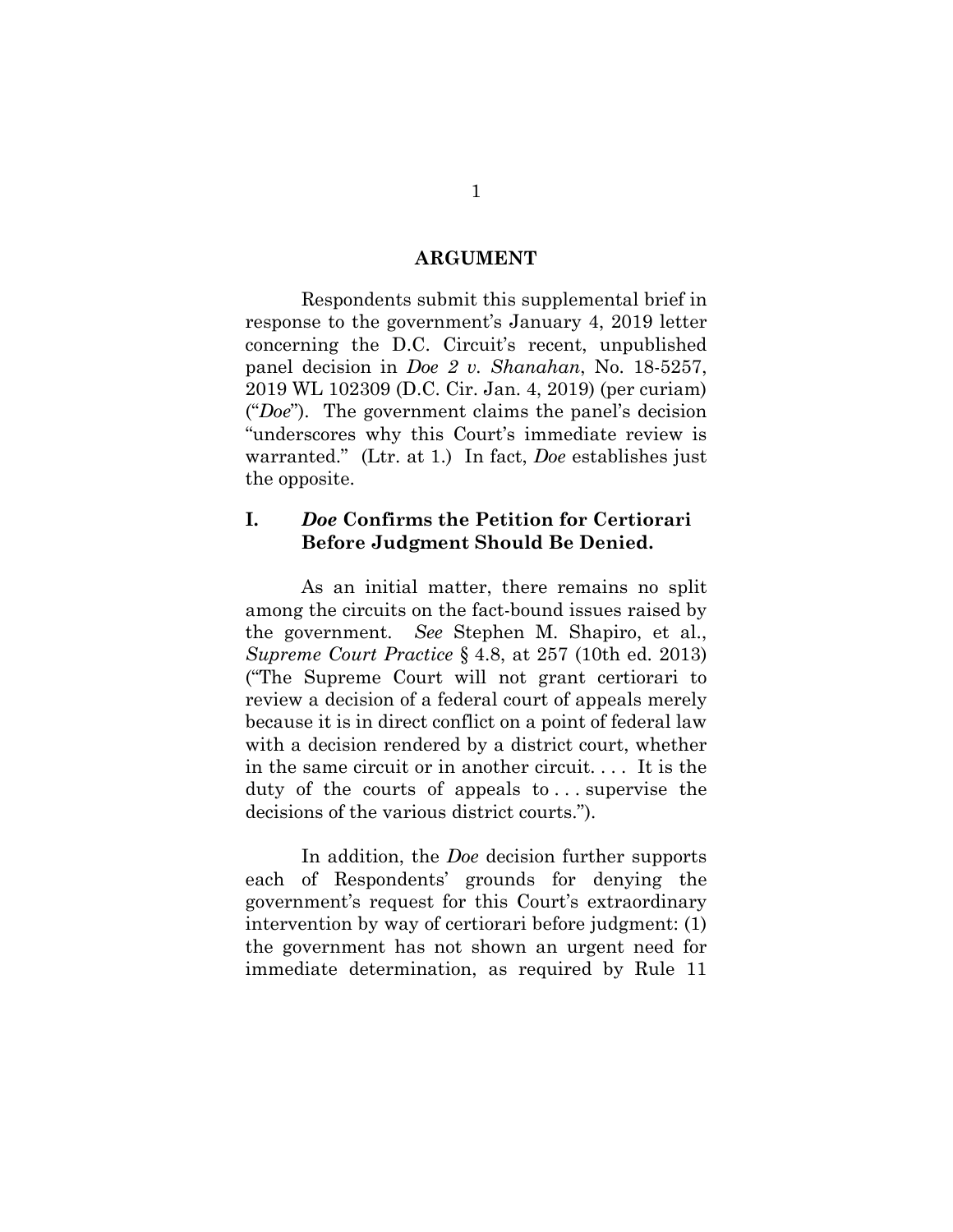(*Karnoski* Br. in Opp. at 15-22), (2) in all events, a messy procedural posture, unresolved factual issues, and an incomplete record make this petition a poor vehicle for review (*id.* at 22-29), and (3) the district court decisions were correct (*id.* at 29-37).

*No Urgency***.** The pending appeals in the D.C. and Ninth Circuits are the first time the government has prosecuted appellate review of the preliminary injunctions. *Doe* demonstrates that the courts of appeals can, and will, act expeditiously in deciding appeals of disputed issues in these cases. The decision also demonstrates that the ordinary appellate process may provide the government the relief it seeks without extraordinary intervention from this Court.

The *Doe* decision also does not find, or even suggest, any real-world or actual harm, or urgent need, that would support this Court's immediate intervention. (*Karnoski* Br. in Opp. at 15-22.) Nor does it address, let alone explain away, the government's serial failures to seek this Court's intervention despite numerous opportunities to do so, which belie any claim of urgency or need for immediate review. (*Id*. at 16-17.)

*Vehicle Problems***.** The *Doe* decision also highlights the unresolved procedural and factual issues that make this petition a poor vehicle for adjudicating the underlying issue on which the government seeks review—the constitutionality of the Implementation Plan (which the government refers to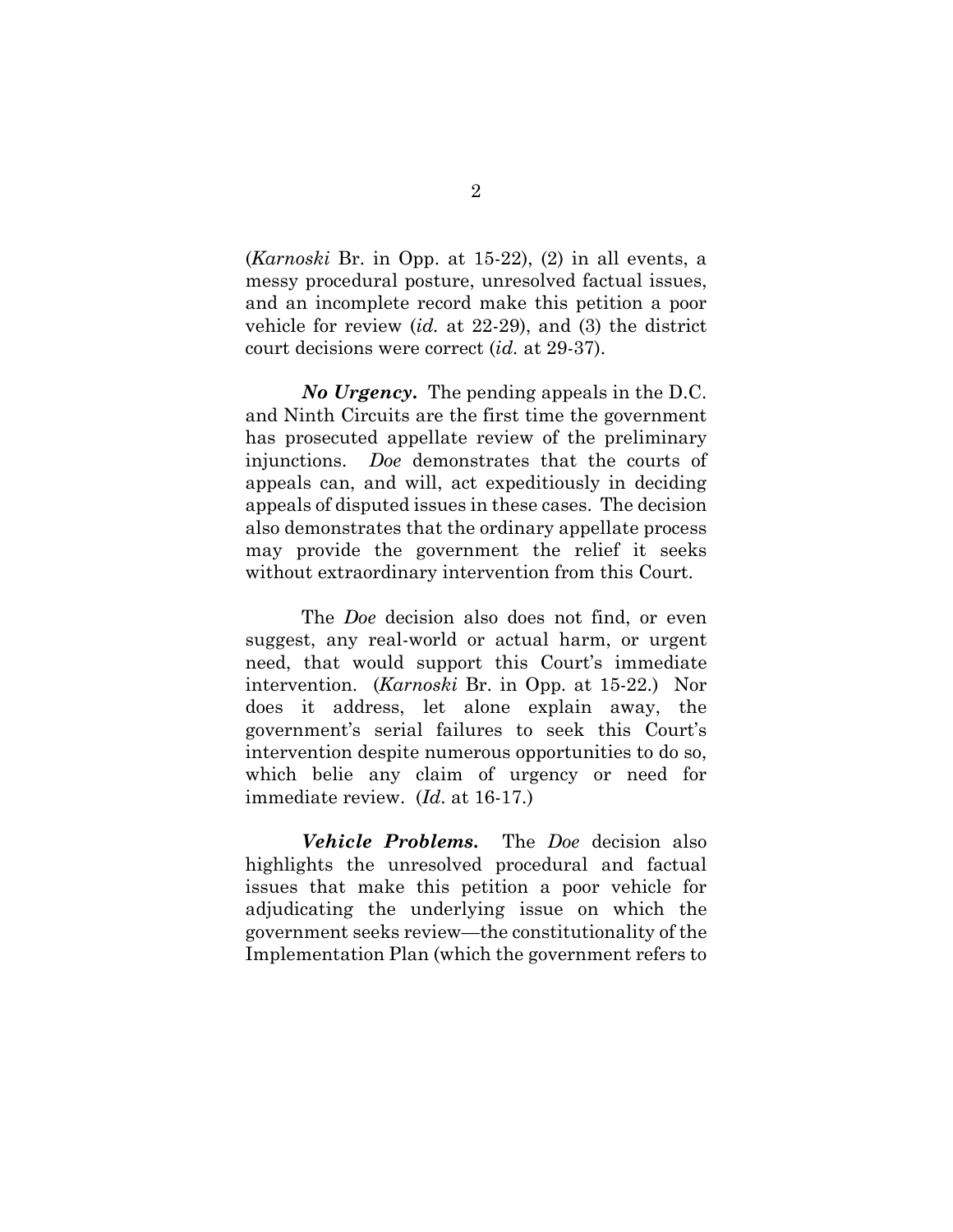as the "Mattis policy"). (*Karnoski* Pet. at 18 (requesting certiorari for "a prompt resolution of the validity of Secretary Mattis's proposed policy"); *id.* at 27 (requesting certiorari and consolidation "[t]o ensure an adequate vehicle for the timely and definitive resolution of this overall dispute" including "all the relevant [constitutional] claims" in *Karnoski*)).

As to procedural issues, the *Doe* panel agreed with Respondents that the issue here is whether the government has demonstrated a "significant change" such that the preliminary injunction previously entered by the district court should be dissolved. (*Karnoski* Pet. at 23-25.) Even though the panel reversed the district court's ruling on that issue, it still did not address, let alone decide, whether the Implementation Plan is constitutional. To the contrary, it expressly declined to do so. (*Doe* Slip Op. at 4.) Despite adopting the government's (flawed) view of the facts, *Doe* failed to produce what the government requests through this petition: a decision determining "the validity of Secretary Mattis's proposed policy." (*Karnoski* Pet. at 18.) Instead, *Doe* confirms that the procedural posture of this petition "would not only complicate this Court's review, it could cause the Ban's legality to evade this Court's review entirely in this vehicle." (*Karnoski* Br. in Opp. at 24-25.)

As to factual issues, *Doe* confirms that "the legal question presented in this petition is thoroughly fact-bound—and the facts are hotly contested,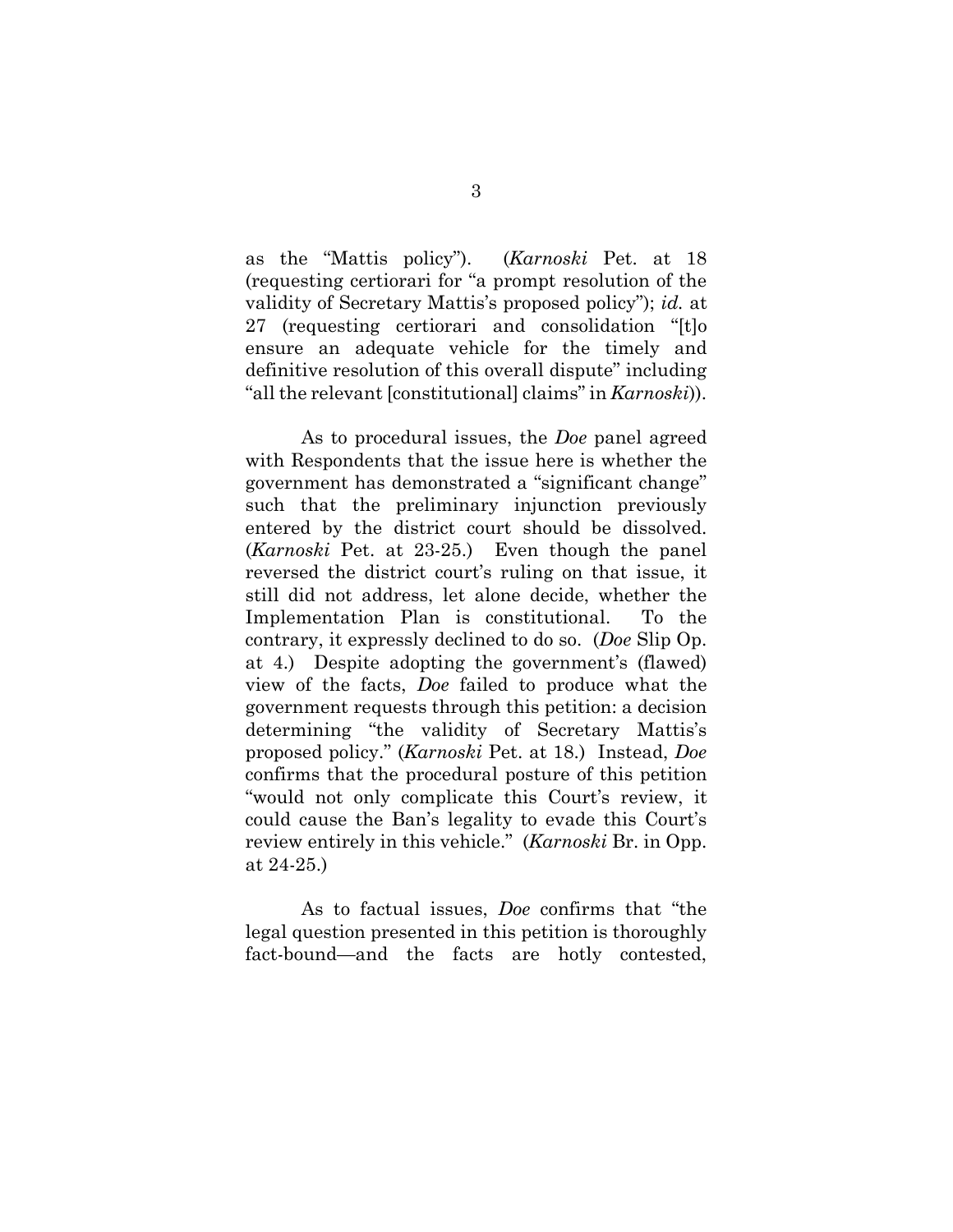dispositive, and still in development." (*Id.* at 25.) This includes, among other things, both of the purported "changes" in circumstances the *Doe* panel identified. (*Doe* Slip Op. at 2-3.) For the reasons explained below, the *Doe* decision illustrates the dangers of addressing these fact-bound issues without the benefit of a fully developed record and a thorough vetting in the lower courts. This is particularly true where, as here, the government contends that these disputed fact issues also lie "at the heart of Respondents' constitutional claims" and therefore may be dispositive on the merits. (*Karnoski* Pet'rs' Pet. for Cert. Before J. Reply Br. at 8; *Karnoski* Pet'rs' Stay Appl. Reply Br. at 3.)

*The District Courts Were Correct.*The panel in *Doe* agreed with Respondents that the issue presented is whether the government can show that the district courts "abused [their] discretion" and committed "clear error" in making the fact-bound decision that the government had not met its "burden of establishing . . . a significant change in facts," such that the preliminary injunction previously entered should be dissolved. (*Doe* Slip Op. at 2.) However, neither of the purported "changes" the panel identified withstands even cursory analysis.

*First*, *Doe* viewed the Implementation Plan as an attempt to "cure the procedural deficiencies the [district] court [had] identified in the enjoined 2017 Presidential Memorandum," including by creating a panel of experts. (*Id.* at 2-3.) But that determination alone indicates that DoD was *not* developing a "new"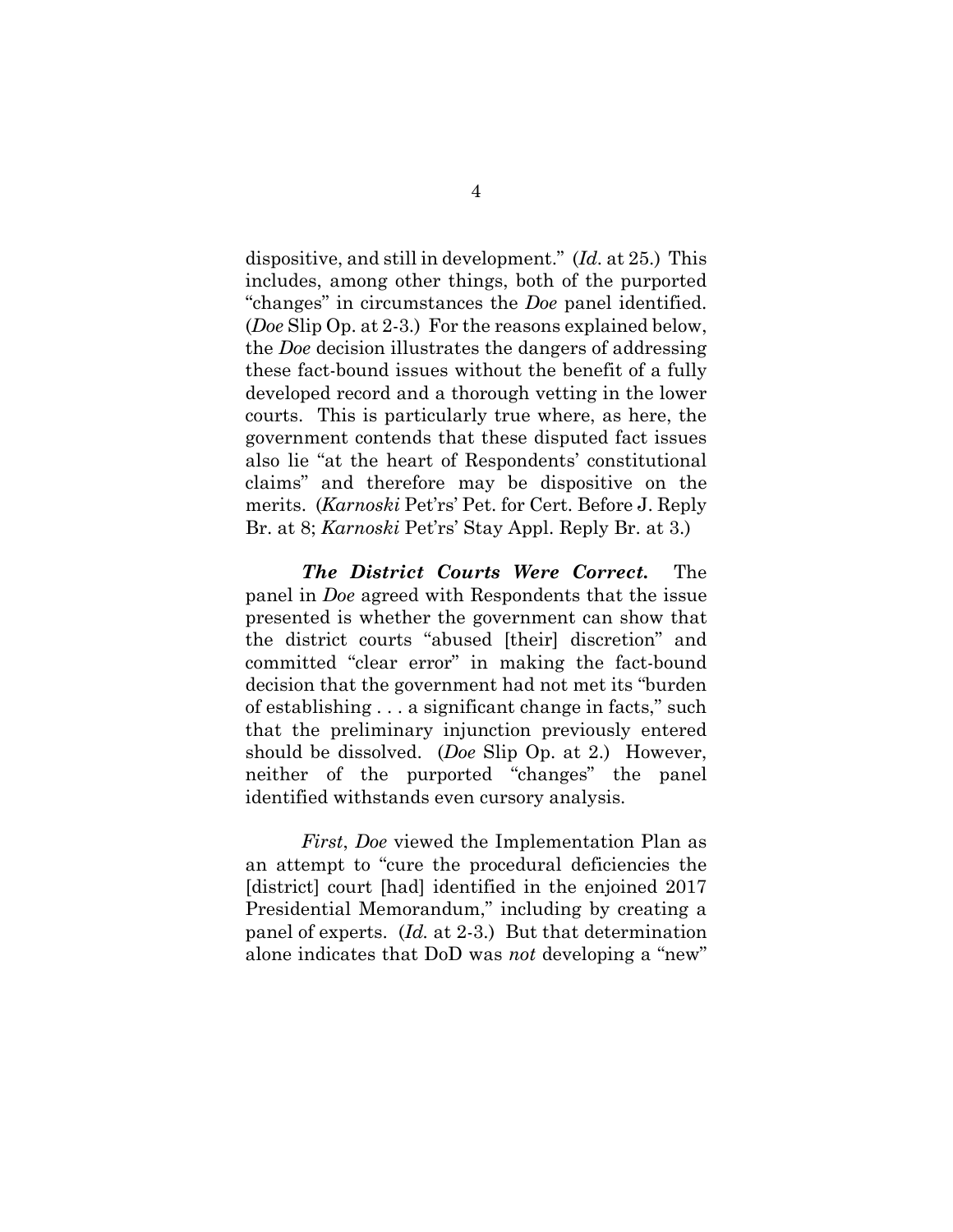substantive policy. Rather, it was implementing the President's directives as ordered. More fundamentally, the factual dispute regarding whether the Implementation Plan is new or materially different from the President's 2017 Memorandum did not depend on "cur[ing] the procedural deficiencies the [district] court identified in the enjoined 2017 Presidential Memorandum." (*Id.* at 2.) Rather, it depended on whether the Implementation Plan was developed "independent of the policy announced in the 2017 Presidential Memorandum." (*Id.* at 3.) The panel specifically noted this potentially dispositive issue—and that it was "dispute[d]." (*Id.*; *see also Karnoski* Pet'rs' Pet. for Cert. Before J. Reply Br. at 7- 8 ("[W]hether 'changed circumstances' justify dissolving the injunctions . . . turns on . . . whether the Mattis Policy is a mere 'implementation'" of the President's 2017 Memorandum); *Karnoski* Pet'rs' Stay Appl. Reply Br. at 3 (same)). But the panel did not even purport to resolve that issue. Instead, it simply asserted that the post hoc "procedural" steps it cited nevertheless demonstrated "that it was error for the district court to conclude that the Mattis Plan was foreordained." (*Doe* Slip Op. at 3.) But whether the Implementation Plan was "foreordained" depends on whether it was, in fact, "new" and "independent" or simply the implementation of the President's directives as ordered in the 2017 Memorandum—a question the panel failed to answer. In any event, regardless of whether the outcome was "foreordained" (which it was), the record shows that the Implementation Plan was, at a minimum,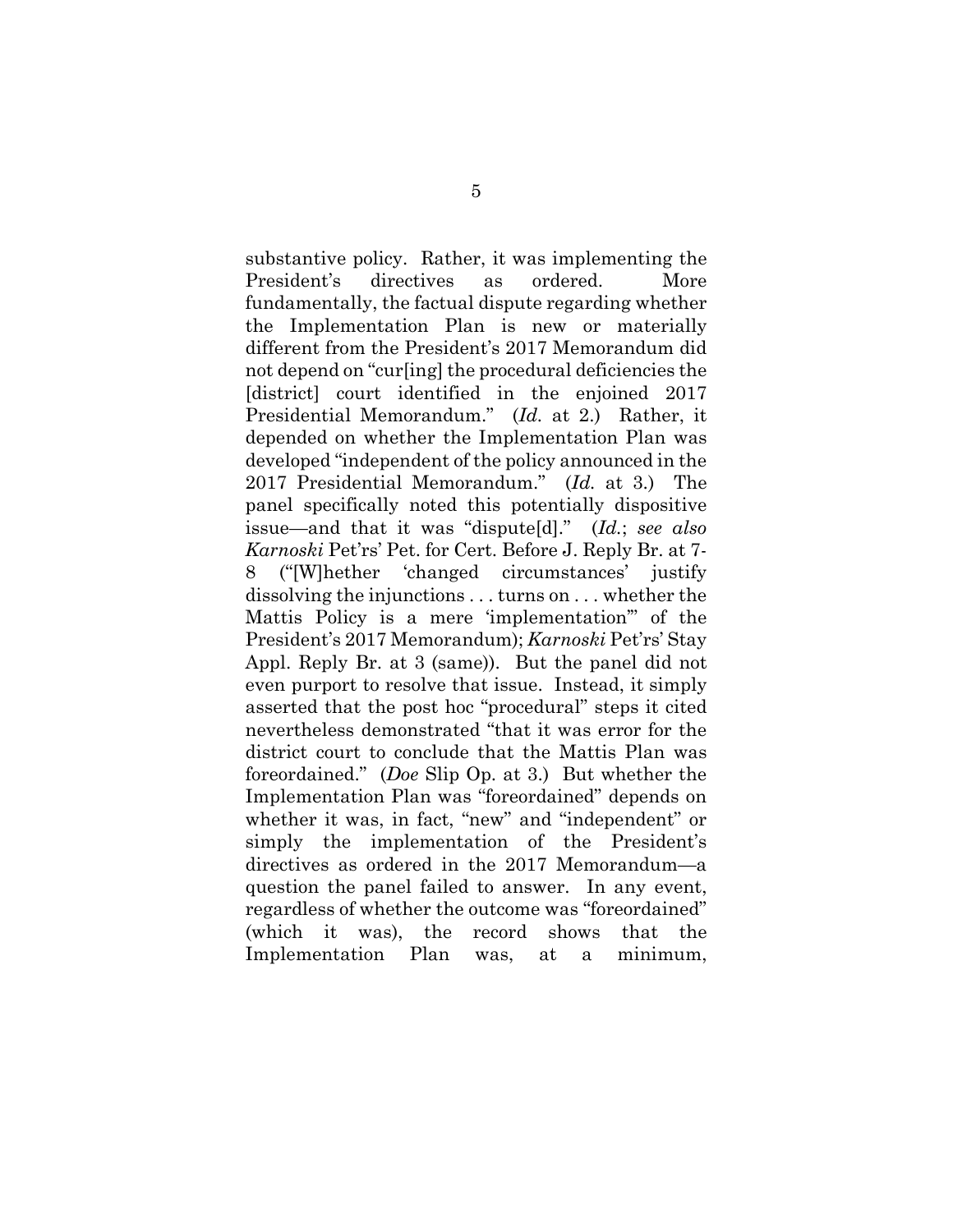meaningfully constrained by the President's decision to adopt the Ban in 2017. Even under that view of these disputed facts, the Implementation Plan is still unconstitutional.

Moreover, the panel entirely failed to address the many contemporaneous documents in which Secretary Mattis repeatedly acknowledged that, in taking these procedural steps, he was simply implementing the President's directives. (*See, e.g.*, Pet. App. at 40a (Mattis statement, four days after the 2017 Memorandum, that "as directed" DoD would "develop a study and implementation plan" that "would carry out the president's policy and directives," and appoint a "panel of experts . . . to provide advice and recommendations on the implementation of the president's direction."); *id.* at 41a (September 14, 2017 Memorandum confirming that, by the date the President had ordered, Mattis would "present the President with a plan to implement [his] policy and directives"); *id.* at 104a (separate September 14, 2017 Memorandum announcing the appointment of a panel of experts to study and recommend an "Implementation Plan" that would "effect the policy and directives in [the] Presidential Memorandum")). Particularly given the inherent authority structure of the military, it was not clearly erroneous for the district court to find that military officials would not have felt discretion to contradict their Commander in Chief.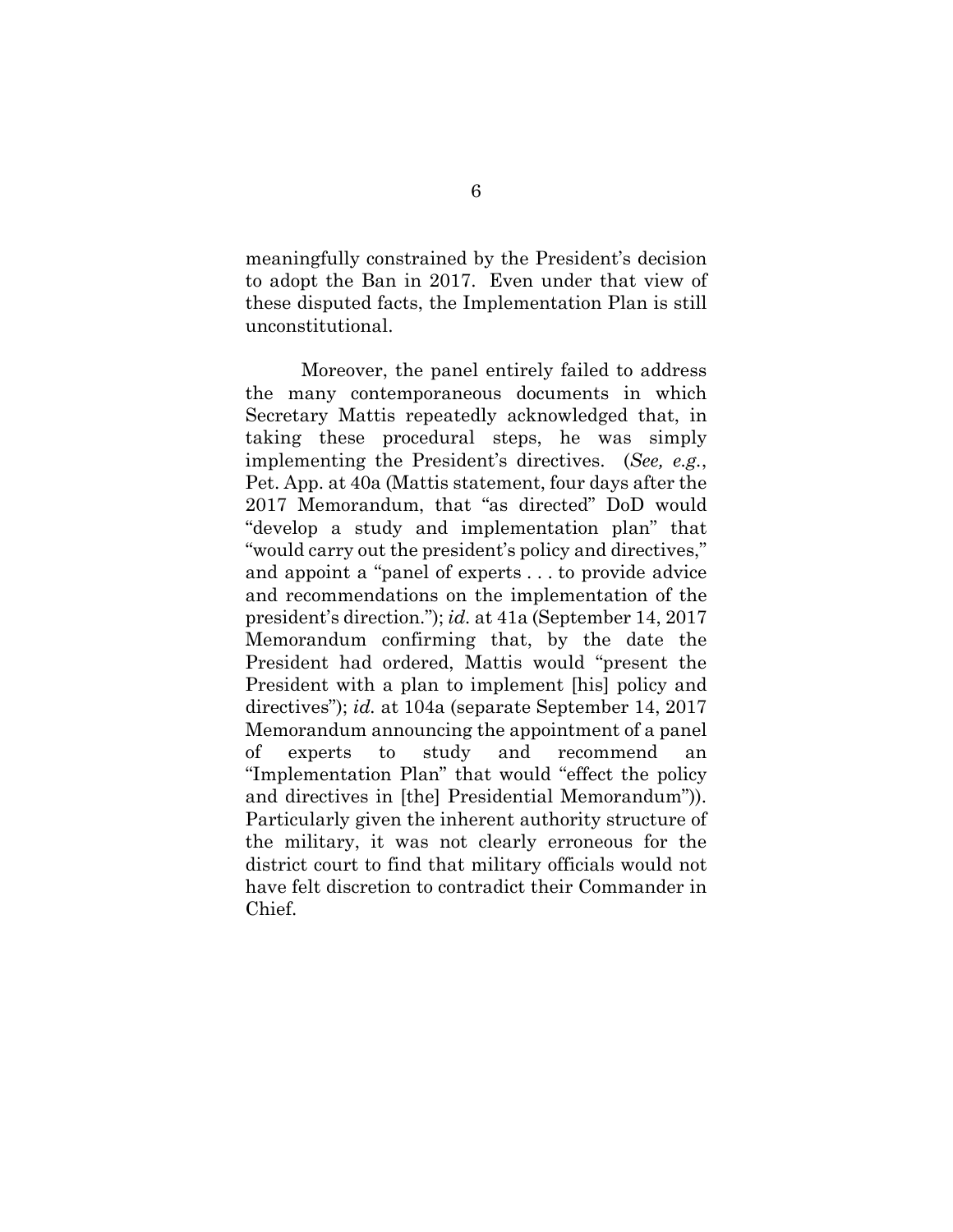*Second*, the supposed differences between the Implementation Plan and the 2017 Memorandum cited by the panel (*Doe* Slip Op. at 3) are likewise contradicted by the record. The "reliance exemption" is not new; it was specifically contemplated by the Memorandum. *See* Pet. App. at 101a (2017 Presidential Memorandum ordering Secretary Mattis to determine how to "address transgender individuals currently serving" as part of the Implementation Plan). And, that the Implementation Plan "allows" transgender persons to serve in their "biological sex" is not a change from either the pre-Carter ban (which had "generally prohibited *openly* transgender individuals from" serving), or the Memorandum (which sought a "return" to that prohibition). Pet. App. at 99a (emphasis added).

*Finally*, a "significant change" is only a *necessary* threshold showing to dissolve an injunction—it is not *sufficient* for dissolution. Thus, even if the Implementation Plan were a significant change, the Court of Appeals would have had to determine whether that change altered the relevant preliminary-injunction factors such that the injunction should be dissolved. But *Doe* did not even reference the absence of any showing that the government would be irreparably harmed without a stay, the irreparable harm to Respondents from a stay, or the balance of equities between the parties. And, even as to the merits, it did not conclude the government was likely to succeed—only that it had raised "substantial arguments." (*Doe* Slip. Op. at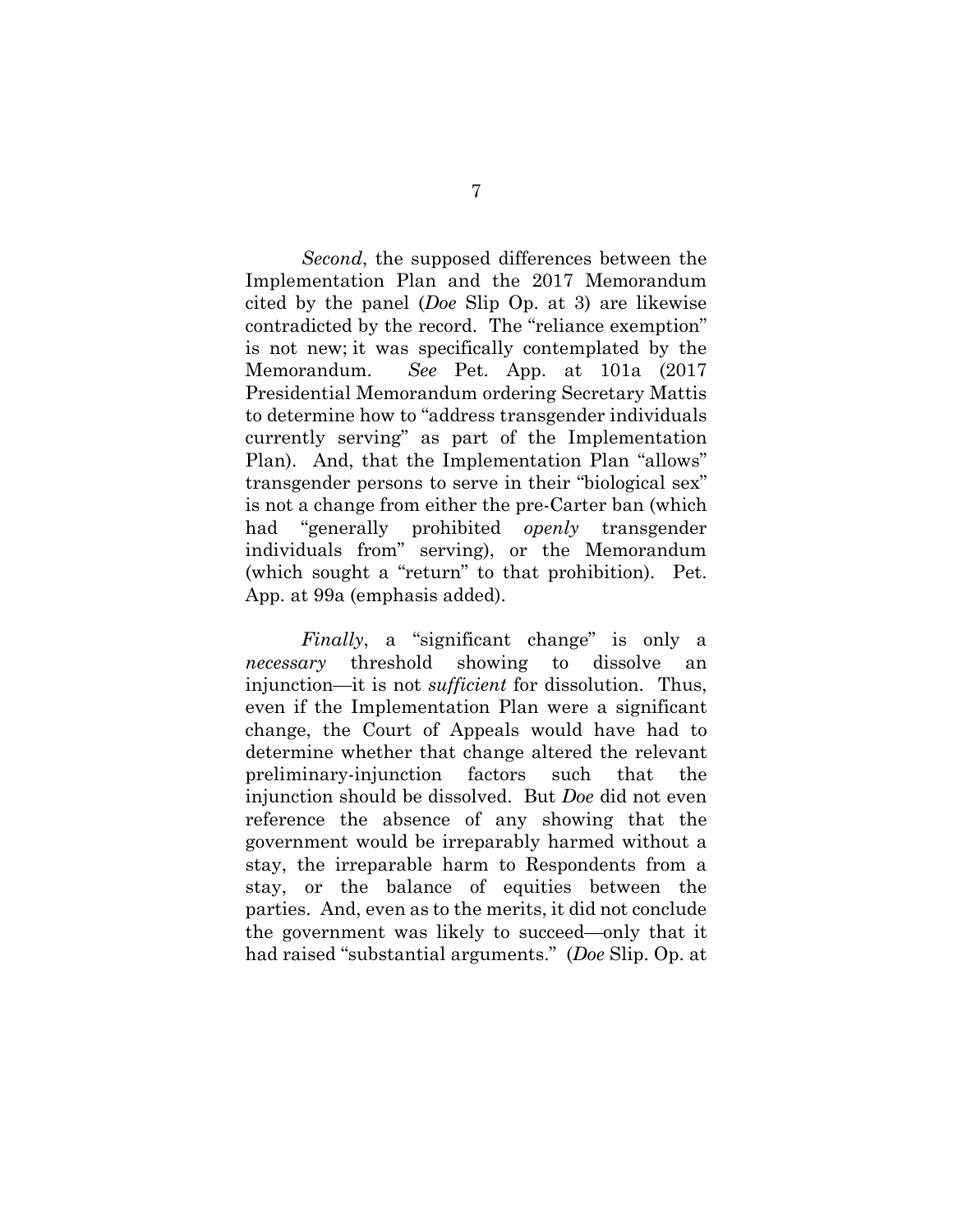4.) All of those factors weigh against dissolving the injunction here.

#### <span id="page-12-0"></span>**II.** *Doe* **Does Not Advance The Government's Case For A Stay.**

*Doe* also does not help the government's stay arguments. As Respondents explained in their opposition, the government does not satisfy *any* of the factors required for that extraordinary relief, including demonstrating a likelihood that this Court will grant certiorari and reverse, establishing irreparable harm absent a stay, and showing that the balance of equities weighs in its favor. (*Karnoski* Stay Appl. Opp. at 2-4, 18.) *Doe* does nothing to change that analysis.

*First*, *Doe* does not increase the likelihood that this Court will grant certiorari. For the reasons above—including that this remains a fact-bound, splitless issue presented in a poor vehicle and requiring further percolation—certiorari before judgment is unlikely. If anything, *Doe* makes it *less*  likely that certiorari will be granted. The government no longer seeks certiorari in *Doe*. (*See* Ltr. at 2 (asking the Court to hold the *Doe* petition)). Should the Ninth Circuit rule against Respondents, presumably the government would no longer seek this Court's intervention.

*Second*, *Doe* also does not increase the likelihood that this Court would reverse the *Karnoski* injunction, should it grant the petition for certiorari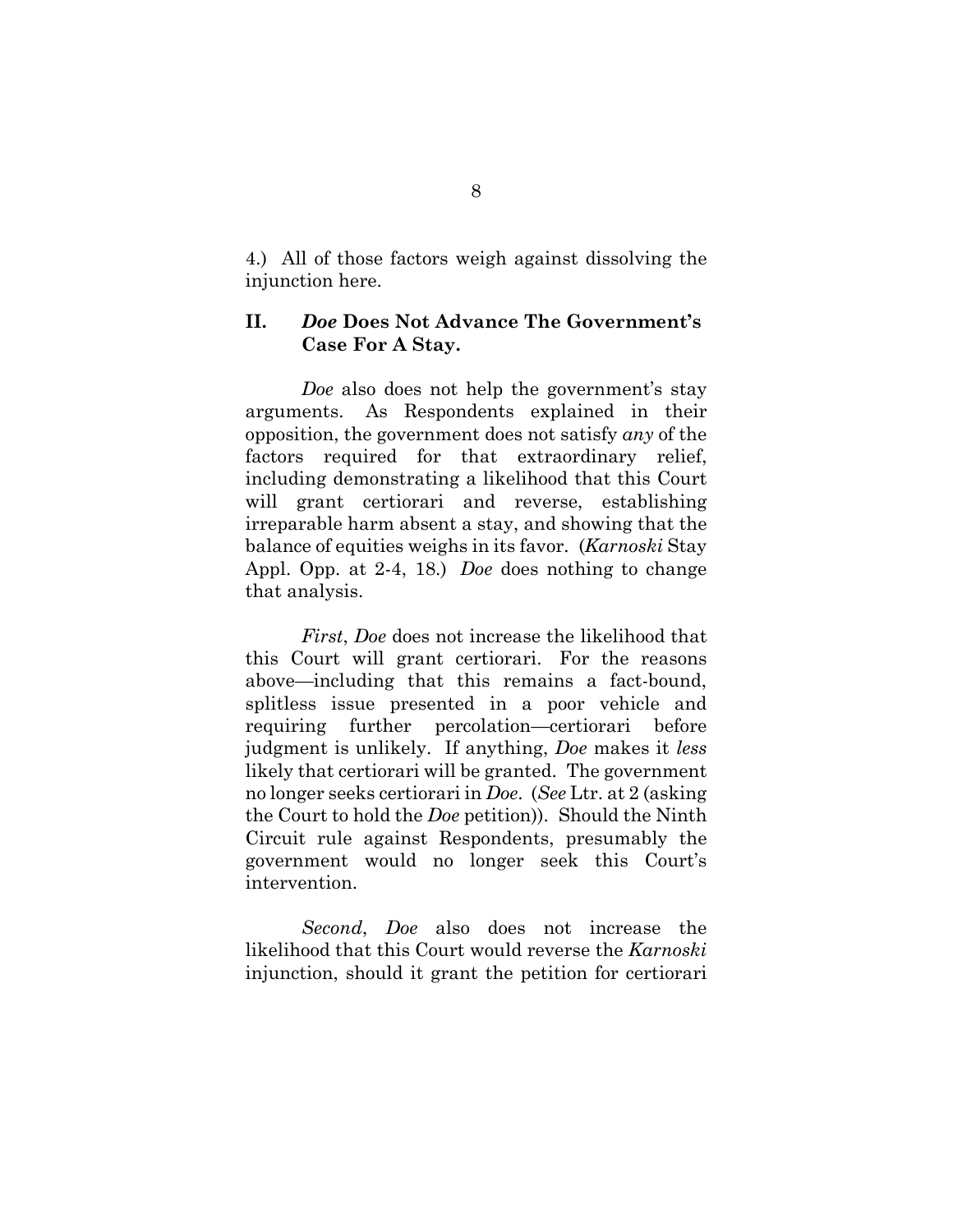before judgment. For reasons already explained, the district court here did not abuse its discretion or commit clear error in finding that there had *not* been a significant change in circumstances that would warrant dissolving its earlier injunction. (*Supra* at 3- 4; *Karnoski* Br. in Opp. at 29-37; *Karnoski* Stay Appl. Opp. at 18-25.) *Doe* actually supports Respondents' position and refutes the government's position concerning the precise question presented and the applicable standard, and does not reach the merits of the constitutional claims. And for the reasons set forth above, the *Doe* panel's conclusion that there has been a "significant change" that justifies dissolving the injunction cannot withstand even cursory analysis. *See supra* at 2-4.

*Third*, *Doe* does not point to *any* harm to the government from the status quo (open service pursuant to the Carter policy, which has now been in effect for 2½ years), let alone the irreparable harm required for a stay. (*Karnoski* Stay Appl. Opp. at 25- 27.)

*Fourth*, the *Doe* decision also does not address, let alone rebut, the serious irreparable harm to Respondents and other transgender persons from a stay. (*Id.* at 30-32.)